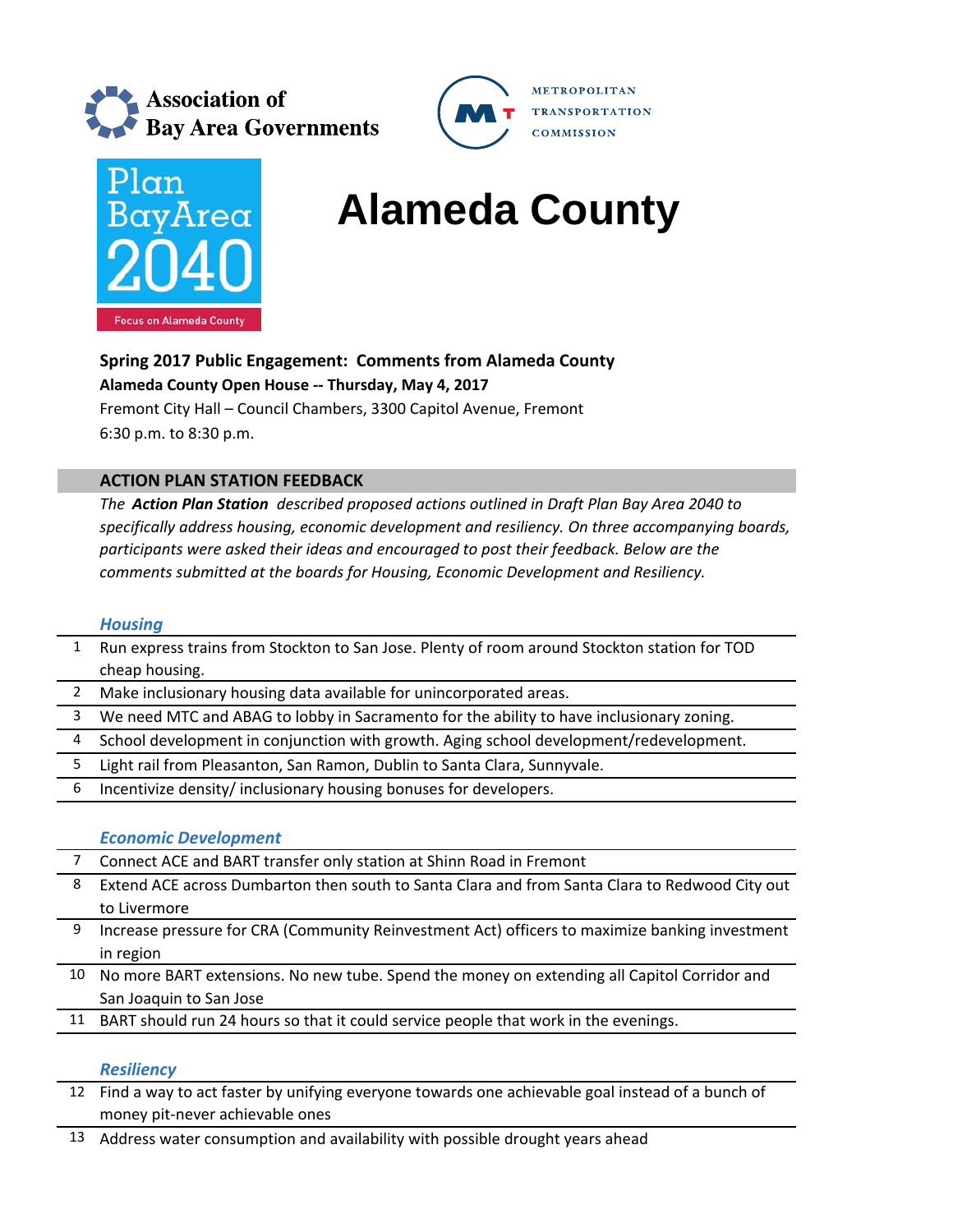#### **ACTIVITY STATION FEEDBACK**

*The Activity Station offered participants seven prompts to share additional ideas for how to address housing, economic development and resiliency. Below are the comments received at the Alameda County open house.*

*The best way to create more housing in the Bay Area is…*

- 1 Rezone for higher density (more) around transportation; less parking in new developments.
- 2 To build it!
- 3 Build more housing!

*To keep the region's economy growing, we should…*

Have more transit that is more efficient.

*To solve the Bay Area housing crisis, I recommend that we…*

5 Require all big developments to include affordable housing.

6 Make profits a priority behind finding all American citizens a home and refugees, too.

7 Prioritize and increase peoples' rights as renters.

8 Have inclusionary housing data available for unincorporated areas.

*We can create a more resilient Bay Area by…*

- 9 Coordinating school development/infrastructure to expected population growth.
- 10 Strengthening community connections.
- 11 Engaging and teaching the community.

#### *We need a transportation system that…*

- 12 Is accessible to All!
- 13 Is affordable and reliable.
- 14 Won't come to a screeching halt upon the appearance of a sinkhole.
- 15 Is equitable!
- 16 Has a light rail from Pleasanton to Palo Alto/Santa Clara area
- 17 Improves ACE from Stockton and Tri Valley across the Dumbarton Rail Bridge along the Peninsula.
- 18 Considers the drivers' ability to get around as well as other modes of transportation.
- 19 Makes the trip on bus shorter (in time) than the trip by car.
- 20 Is a comprehensive system so that I can leave my car at home.

#### **FEEDBACK VIA WRITTEN COMMENT FORMS**

*Some participants submitted additional comments via a comment form available at the open houses. Below are comments received at the Alameda County Open House.* 

1 For air quality, more emphasis should be on the "other" solar power. Concentrated Solar Power (CSP) is where ground mounted mirrors focus sunlight on a tower with a steam turbine. They use molten salt to store the heat to generate steam at night, 24 hours per day. It is cheaper and more efficient than photo voltaic cells (PV). Companies are Bright Source in Oakland and Solar Reserve in Southern California. This can and should be used for electrifying the railroads.